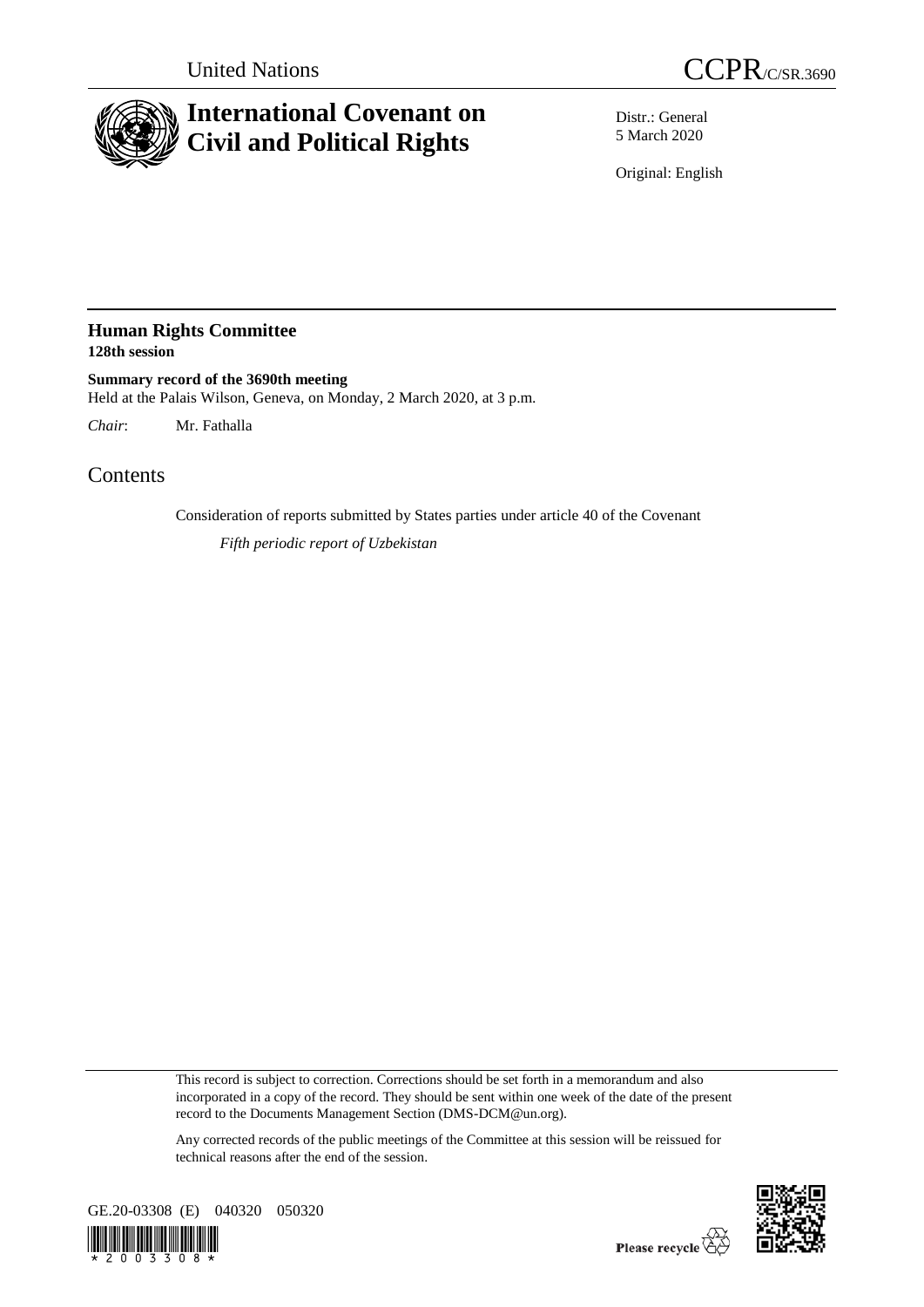*The meeting was called to order at 3 p.m.*

## **Consideration of reports submitted by States parties under article 40 of the Covenant**

*Fifth periodic report of Uzbekistan* [\(CCPR/C/UZB/5;](http://undocs.org/en/CCPR/C/UZB/5) [CCPR/C/UZB/Q/5](http://undocs.org/en/CCPR/C/UZB/Q/5) and [CCPR/C/UZB/RQ/5\)](http://undocs.org/en/CCPR/C/UZB/RQ/5)

1. *At the invitation of the Chair, the delegation of Uzbekistan took places at the Committee table.*

2. **Mr. Saidov** (Uzbekistan), introducing the fifth periodic report of Uzbekistan [\(CCPR/C/UZB/5\)](http://undocs.org/en/CCPR/C/UZB/5), said that some 50 organizations, including a number of non-governmental organizations (NGOs), had contributed to the preparation of the State party's periodic report. The report had been considered by the committees of the Oliy Majlis – the parliament of Uzbekistan – and approved by the parliament and the Ministry of Foreign Affairs. Fundamental changes had taken place in Uzbekistan in recent years in many areas, including human rights. Elections to the Oliy Majlis had been held in late 2019. For the first time in the history of Uzbekistan, foreign observers, including representatives of international organizations, had been invited to monitor the elections. The composition of the parliament had changed significantly: 32 per cent of the members of the Legislative Chamber and 25 per cent of the members of the Senate were women.

3. The Government had prepared a draft national strategy on human rights based on the recommendations made in the Vienna Declaration and Programme of Action. The draft strategy had been developed in line with United Nations standards and international best practice, and national consultations with representatives of civil society and human rights defenders had been held in February 2020 in Tashkent to discuss it. Representatives of a number of permanent missions and international organizations had also taken part in the consultations. The Government had acted on a number of the recommendations made by the Committee in its previous concluding observations [\(CCPR/C/UZB/CO/4\)](http://undocs.org/en/CCPR/C/UZB/CO/4), including the adoption of new laws intended to guarantee civil and political rights. For example, new legislation on citizenship had recently been adopted under which approximately 50,000 foreign nationals who had been residing in Uzbekistan since 1995 would qualify for Uzbek citizenship. In line with its commitment to fostering a genuinely independent judiciary, Uzbekistan had recently hosted a visit by the United Nations Special Rapporteur on the independence of judges and lawyers. In addition to the establishment of the Supreme Judicial Council, the State party had updated the legislation governing the Constitutional Court. The number of acquittals handed down by the courts had fallen sharply in recent years, which was an indicator of the growing independence of the judiciary. A law on the establishment of a national preventive mechanism in line with the "Ombudsman-Plus" model had been adopted.

4. A number of public help desks with direct access to the Office of the President had been set up in order to bring the Head of State closer to the people. The help desks had been contacted by more than 3.5 million people since their inauguration. The Government had strengthened its ties with civil society and with national and international human rights organizations, as well as with other international partners. Steps had been taken to expand the powers of the Parliamentary Ombudsman in line with the principles relating to the status of national institutions for the promotion and protection of human rights (the Paris Principles). The positions of Business Ombudsman and Children's Ombudsman had been established. Moreover, a national commission to combat human trafficking and forced labour and a national commission on gender equality had been set up. In 2019, the Oliy Majlis had adopted two major laws on gender equality and domestic violence. New legislation on the social partnership and oversight had been adopted, and work had begun on a new legal code that would govern the activities of non-profit and non-governmental organizations. Work was also under way on new legislation concerning the media. In 2019, the Government had adopted a plan to enhance the legal culture of the general public and a programme of action for the implementation of the United Nations Declaration on Human Rights Education and Training. All educational establishments offered special courses on human rights, the rights of the child and the rights of women. Efforts had been made to increase awareness of international human rights standards among civil servants.

5. Uzbekistan had recently been visited by the United Nations Special Rapporteur on freedom of religion or belief, and the Government had adopted a road map for taking action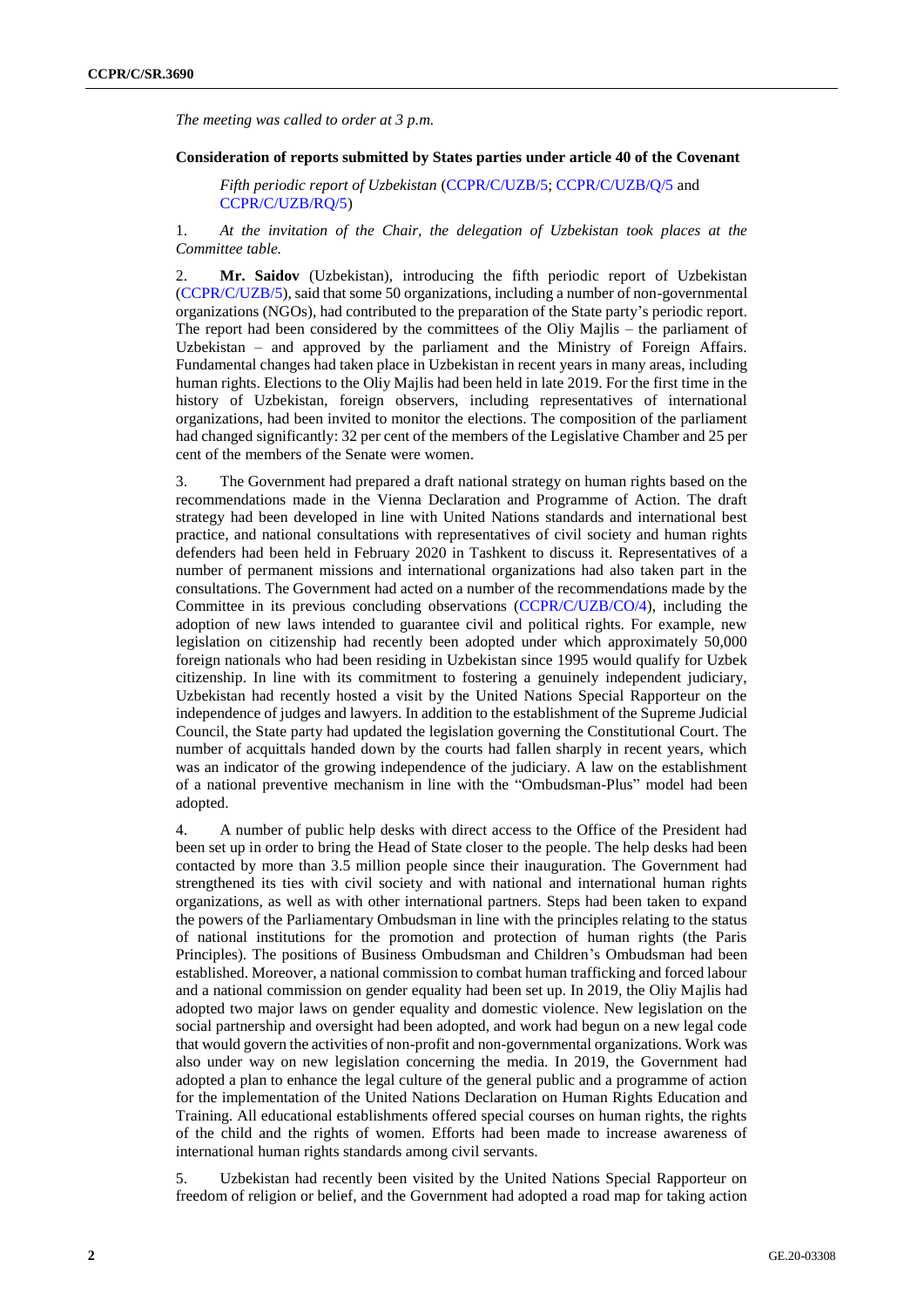on his recommendations in June 2019. In 2018, Uzbekistan had hosted the Samarkand Forum on Human Rights – the first of its kind – as part of the effort being made to establish a regional system for the protection of human rights in Asia. Moreover, in collaboration with the Office of the United Nations High Commissioner for Human Rights, the Government had established a plan of action for putting into effect the recommendations made by the former United Nations High Commissioner for Human Rights, Zeid Ra'ad Al Hussein, during a recent visit. In support of its candidature for membership in the Human Rights Council for the 2021–2023 term, the State party had prepared a document setting out a number of voluntary pledges and commitments in line with General Assembly resolution 60/251.

6. Despite the progress made, a number of challenges remained. Interaction between State authorities and civil society in the area of human rights should be stepped up. There was a pressing need to improve in-service training for civil servants on the international human rights commitments of Uzbekistan. The Oliy Majlis had already adopted a road map to facilitate the assessment of compliance by the Government with its human rights commitments, as there were currently no independent mechanisms for assessing the action taken pursuant to recommendations from international human rights bodies or for ensuring compliance with international human rights standards and treaties by the courts.

7. **Mr. Ben Achour** said that, although advances had certainly been made in the area of human rights in the State party, a number of problems remained. In the light of evidence of non-compliance with the Committee's Views owing to the prioritization of domestic law over international commitments — despite the fact that the Constitution of Uzbekistan recognized the primacy of international law over national law — he would be grateful if the delegation could clarify the State party's position on the implementation of the Views of the treaty bodies, with particular regard to the cases of *Ismailov v. Uzbekistan*, *Musaeva v. Uzbekistan and Sabirova* and *Sabirov v. Uzbekistan.* Information on any plans to revisit that position would also be most welcome.

8. He would appreciate further information on the legal nature of the steps taken to expand the powers of the Parliamentary Ombudsman. It would also be useful to know whether the funds allocated to the Office of the Ombudsman were sufficient to ensure that it could do its work properly. Additional information on the process involved in the accreditation of the Ombudsman by the Global Alliance of National Human Rights Institutions would also be welcome.

9. With regard to places of detention, he wondered whether the State party could clarify whether NGOs and international organizations had been prevented from visiting places of detention. Specifically, he wished to know why the International Committee of the Red Cross (ICRC) had stopped visiting correctional institutions. Furthermore, he would like to know why an official list of places of detention had not been made available to the public or to NGOs. He would also appreciate the delegation's comments on reports that forced labour was used in places of detention.

10. Detailed information on the contents of the recently adopted law on the establishment of a national preventive mechanism would be appreciated; he was particularly interested to learn whether NGOs could visit places of detention pursuant to the new law and whether any measures had been taken to apply the law in practice. Lastly, he was concerned by reports of deaths in custody and prison violence and would like to know how many complaints had been received in that connection and whether any investigations had been carried out into those complaints.

11. **Ms. Sancin** said that she wished to know what additional measures the State party planned to take in order to combat corruption, especially in view of reports that the public continued to feel that corruption was widespread in certain sectors. Information on the composition and mandate of the National Interdepartmental Anti-Corruption Commission would also be appreciated. She would be interested to know whether the results of the Commission's work were made public and would be grateful for further information regarding the methodology employed by the public authorities in assessing the risk of corruption and in handling cases of corruption once they had been identified. It would also be useful to have further information on the results achieved under the "Corruption-free sector" project and to learn what the focus of the project would be as it was extended to other areas. She wished to know whether the State party planned to make all forms of corruption and bribery criminal offences and to introduce provisions on the potential criminal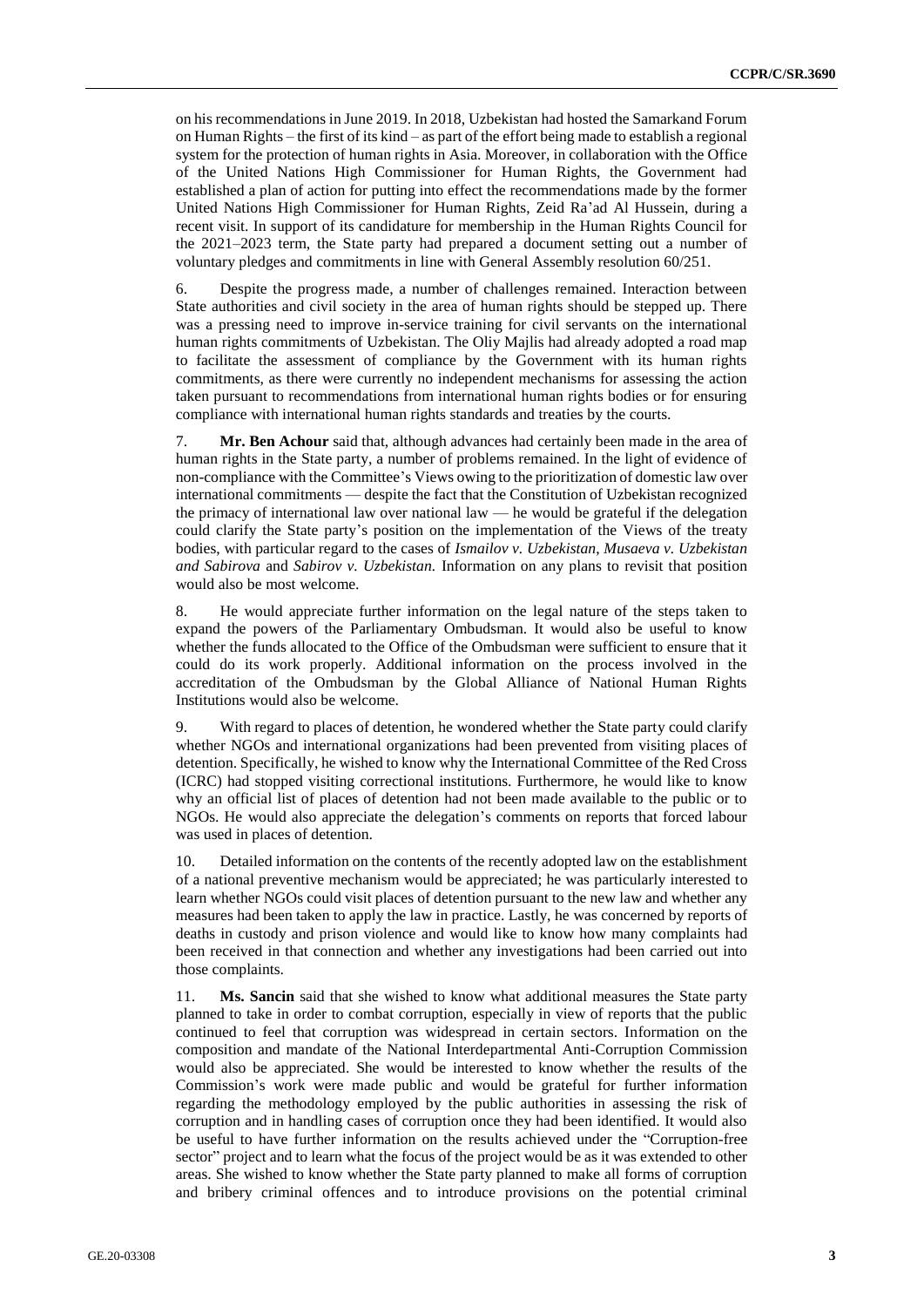responsibility of legal entities for corrupt practices as part of the ongoing review of the Criminal Code and the Code of Criminal Procedure. While she was pleased to learn that the Economic Crimes and Corruption Unit had been established within the Economic Crimes Department of the Office of the Procurator-General in May 2018, she wished to know whether the State party planned to set up specialized anti-corruption departments within law enforcement agencies themselves. Lastly, it would be useful to know whether the State party had considered prohibiting State security forces from taking part in anti-corruption activities.

12. **Ms. Pazartzis**, noting that Uzbekistan had not yet adopted a comprehensive law that prohibited discrimination on all the grounds listed in the Covenant and had merely taken note of the recommendation made to that effect during the third cycle of the universal periodic review, said that she wished to know what was preventing the State party from adopting such a law. It would be helpful to learn whether the Ombudsman was authorized to receive complaints of discrimination and what other effective judicial and administrative remedies were available to victims of discrimination. Information on the number of complaints of discrimination that had been lodged and on the investigations, prosecutions, convictions and sanctions relating to those complaints would be welcome.

13. She would like more information on the status and content of the bill on states of emergency, including clarification as to whether it would explicitly prohibit derogations from non-derogable provisions of the Covenant. She would like to invite the delegation to comment on the Committee's concern that the overly broad definition of extremism contained in the 2018 Act on Countering Extremism could lead to the infringement of freedoms enshrined in the Covenant and to provide further information on reports that extremism charges were being used to suppress forms of religious expression not sanctioned by the State. She wondered whether there had been any investigations, prosecutions or convictions under the terms of the 2018 Act and whether the State party planned to review the provisions of the Criminal Code that established sanctions for the offences covered by that law.

14. In the light of reports that suspects were sometimes detained without charge for longer than the statutory period of 48 hours, she would like to know how the regulations governing pretrial detention were applied in practice and whether there were any procedures whereby suspects could challenge the length or validity of their pretrial detention. The Committee remained concerned by reports that some human rights defenders who were serving prison terms had had their sentences repeatedly extended for violations of prison rules under article 221 of the Criminal Code. It was encouraging to learn that the number of prosecutions under that article had fallen in recent years; however, it was not clear from the information provided by the State party how many of those prosecutions had concerned human rights defenders or how many of them had led to a conviction. She would also like to know whether the prison rules in question were publicly available.

**Mr. Bulkan** said that he would appreciate more information on the nature and impact of the training and awareness-raising measures described in paragraphs 45 to 47 of the State party's replies to the list of issues. In particular, he wondered whether those activities covered issues relating to sexual orientation and gender identity and whether they were designed for law enforcement officers as well as legal professionals. He welcomed the news that the decriminalization of sexual acts between men was under discussion in expert groups as part of the process of revising the Criminal Code and would like to know whether those expert groups included members of civil society and how soon the process of revising the Criminal Code would be completed.

16. He would appreciate information on the numbers of persons prosecuted and convicted for offences motivated by homophobia and on any measures that would be taken to protect lesbian, gay, bisexual and transgender persons from violence, including systemic measures such as the adoption of hate crime legislation. He wondered whether there was an independent mechanism for the investigation of complaints of police brutality against lesbian, gay, bisexual and transgender persons and, if so, how many such complaints had been received and how they had been addressed. He would also like to know whether there were any laws or policies that protected such persons from discrimination and harassment in the field of employment.

17. Information would be appreciated on the steps taken to raise awareness among medical personnel of issues relating to sexual orientation and gender identity; to ensure equal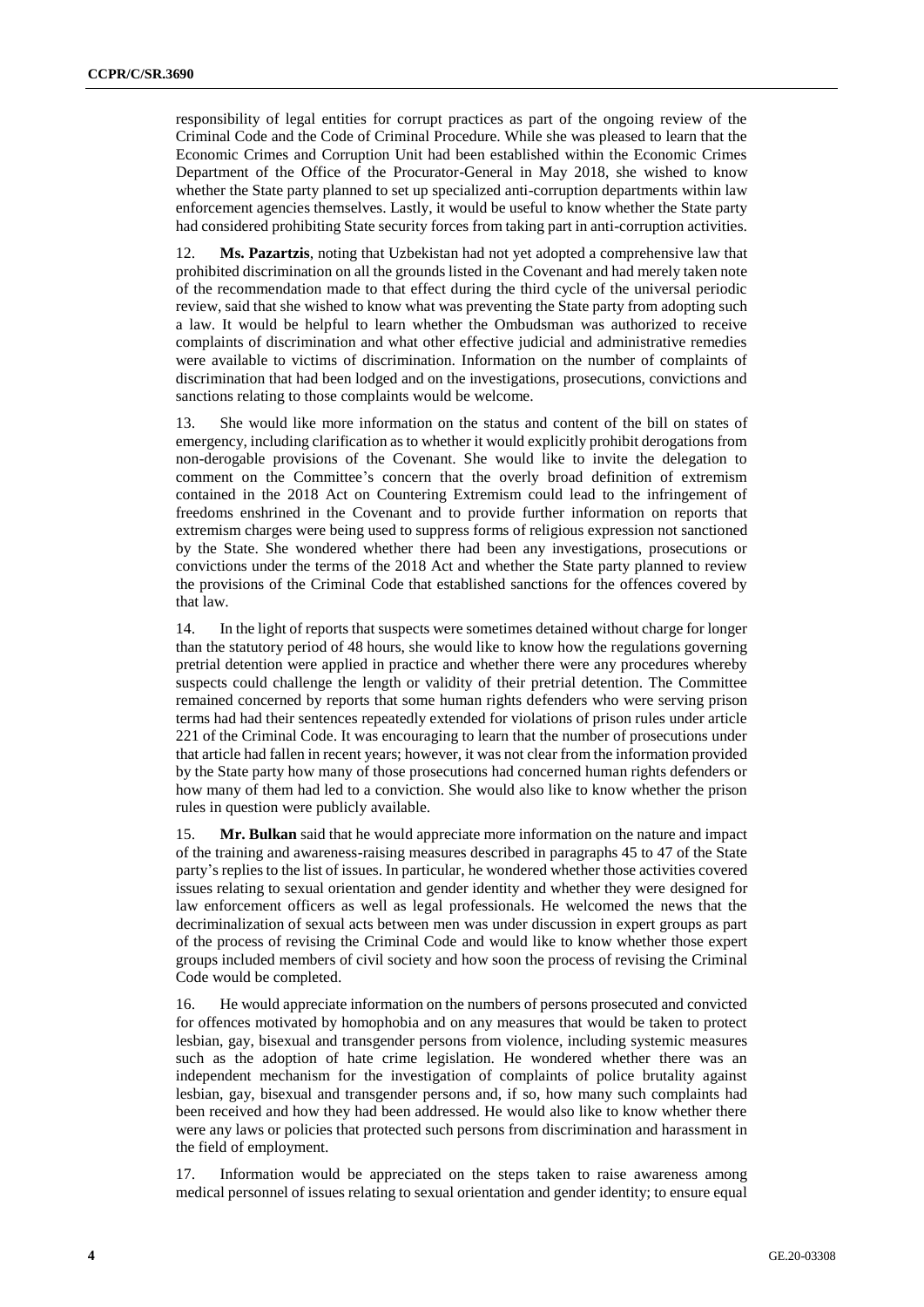access to health care for lesbian, gay, bisexual and transgender persons; to amend the law on public health in order to explicitly prohibit discrimination on the basis of sexual orientation and gender identity; and to enforce existing medical confidentiality laws. He wondered what measures had been taken to protect lesbian, gay, bisexual and transgender persons' right to due process and the rights of transgender persons more generally, including their right to privacy. It would be helpful if the delegation could describe the procedure for the legal recognition of gender reassignment and comment on reports that a minimum of one month's hospitalization in a psychiatric clinic was required as part of that procedure.

18. He would like to hear more about the measures taken to ensure the effective implementation of the equal rights law adopted in September 2019, the impact of that legislation and the initiatives undertaken by the new commissioner for gender equality in public administration. He would welcome information on any measures taken to reduce the number of early marriages, to combat gender stereotypes that promoted early marriage and to provide education and employment opportunities for women who had married early. The number of prosecutions for rape appeared to have fallen between 2016 and 2018; he would like to invite the delegation to comment on that trend. He wished to reiterate the Committee's request for information on the steps taken to address the reported persistence of polygamy, despite its prohibition by law. He would also welcome statistics on the participation of women in public life, along with information on any steps taken to facilitate their participation and to address historic gender imbalances in the field of employment.

19. It would be helpful if the delegation could clarify whether domestic violence and marital rape were explicitly defined as criminal offences in the law that had been adopted in 2019 to protect women against harassment and violence and, if not, whether there were plans to do so in the future. He would like more information on measures taken to enforce that law and to monitor its impact and on any efforts undertaken to encourage women to report acts of violence. In view of reports that the State party was failing to protect women from violence and harassment, he would like the delegation to elaborate on the way in which domestic violence cases were handled and to provide statistics on the number of cases of domestic violence that had been registered and investigated by law enforcement officers since 2015. Lastly, the Committee had received reports that the policy aimed at reducing the divorce rate was directed at preserving families rather than protecting individuals from violent relationships; he would therefore like to know what measures were being taken to protect victims of domestic violence in the context of divorce proceedings.

20. **Ms. Kran** said that she would welcome more information on the status of the criminal proceedings brought against the perpetrators of the mass killings in Andijon in 2005. She would like to know whether any further investigations into those events had been conducted, what remedies had been provided to the victims and their families, and whether there were plans to publish a comprehensive and transparent report on the incident. It would also be helpful if the State party could explain how it ensured that the use of force by public authorities was consistent with the Covenant and the Basic Principles on the Use of Force and Firearms by Law Enforcement Officials.

21. She would like to know whether, as part of the revision of the Criminal Code, steps would be taken to ensure that the definition of a victim of torture covered all persons who had experienced torture and that the definition of a perpetrator of torture included all public officials and all private persons acting in an official capacity who had committed such an offence. She would appreciate information on the number of persons convicted of torture or ill-treatment who had received any form of amnesty since 2017, the status of the proposed amendment to prohibit amnesty for those convicted of torture, and any plans to include torture and ill-treatment on the list of offences for which there was no statute of limitations.

22. She wished to know what steps were being taken to prevent the torture and illtreatment of detainees, to ensure that all allegations of that kind were investigated, to provide remedies for victims and to prevent reprisals against persons who reported such cases. The Committee had adopted Views on several individual communications in which it had recommended providing reparation to victims of torture; she would like to know when the State party planned to implement those Views.

23. She would like clarification as to whether the alleged torture of defendants in the case against the former Prosecutor General, Rashitjon Kadirov, had been investigated by any authority or agency other than the Office of the Prosecutor General, whose investigation had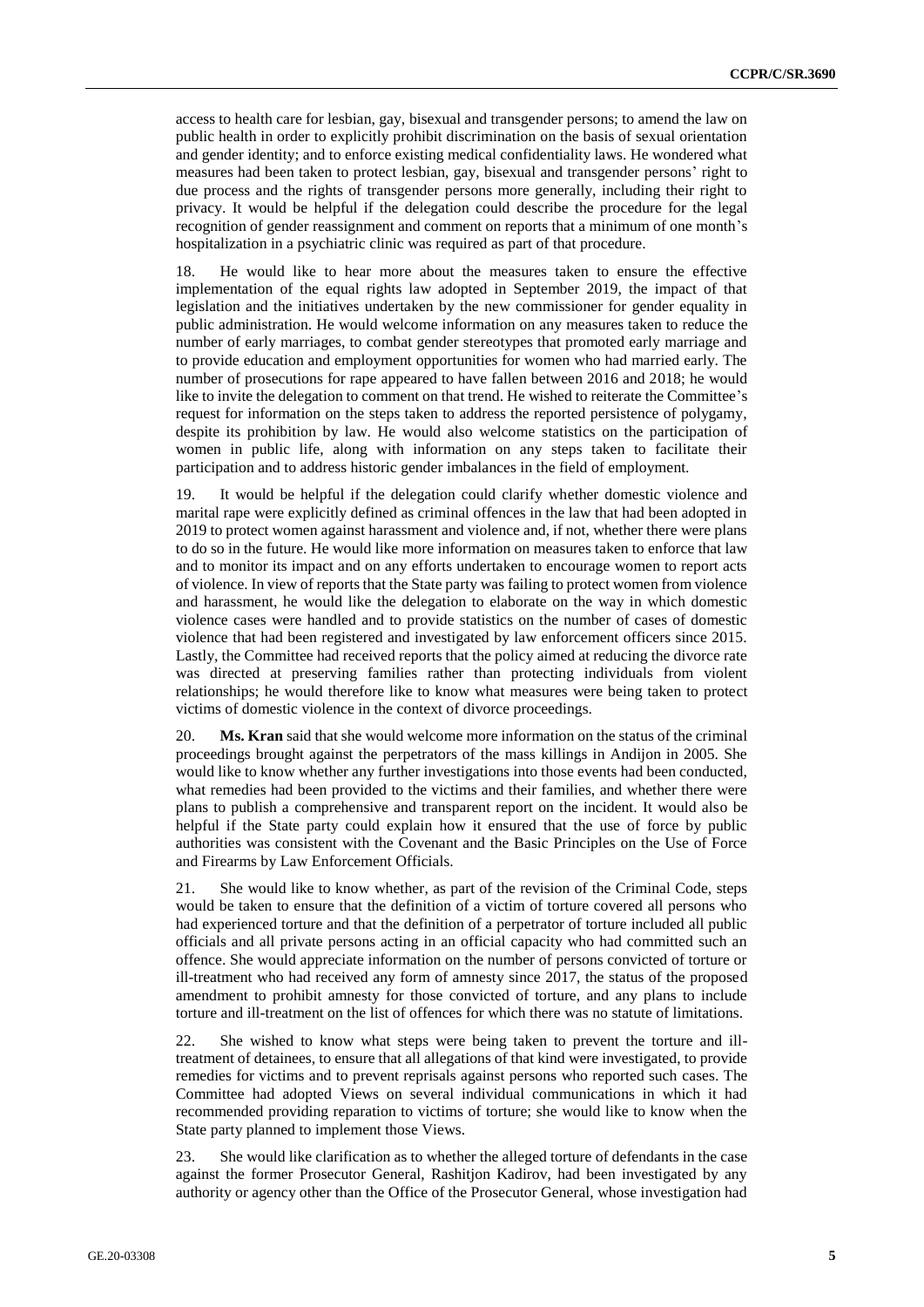been neither independent nor impartial. The Committee was also concerned about the alleged torture of witnesses detained in connection with that case and wished to know what steps would be taken to investigate those allegations and, if they proved to be valid, to hold the perpetrators accountable and to provide remedies to the victims.

24. She would like to hear what safeguards had been put in place to ensure that the Office of the Ombudsman was an independent, impartial and safe mechanism for reporting torture and ill-treatment in places of detention; how the State party would ensure that the Ombudsman's findings and recommendations were taken into account; how soon it would establish a special division within the Office of the Prosecutor General to conduct independent investigations into official misconduct, as recommended by the Committee against Torture; and how it planned to address the fact that there were very few prosecutions and convictions for acts of torture and that the penalties imposed in such cases were overly lenient.

25. She was keen to learn how the State party planned to put an end to the use of forced confessions as evidence, what progress had been made in identifying and reviewing all past convictions that might have been based on forced confessions and what remedies were available to persons who had been wrongly convicted on the basis of forced confessions. Lastly, she wished to know what safeguards were in place to prevent the penalties for perjury and false denunciation from being used arbitrarily to discourage people from reporting cases of torture and ill-treatment.

## *The meeting was suspended at 4.20 p.m. and resumed at 4.45 p.m.*

26. **Mr. Saidov** (Uzbekistan) said that his delegation was grateful to those Committee members who had highlighted the progress that his country had achieved, especially in the past three years. He welcomed the Committee's very specific questions but was concerned about the degree of duplication: some of the questions, notably those concerning the possibility of amnesty or pardon for persons convicted of torture, related not to the fundamental rights protected under the Covenant but to areas covered by other treaty bodies. He did not, in any case, agree with the Committee against Torture's view that no person convicted of torture should have the right to receive a pardon or amnesty: such a position would exclude even those who had been sentenced to death and would thus constitute a fundamental breach of the principle of justice.

27. He also wished to challenge the suggestion that Uzbekistan did not comply with its international obligations. He wondered whether, when making that statement, the Committee had in fact been referring to the recommendations made in its concluding observations, which were not, in his view, obligations, but simply recommendations. In any case, his Government paid a great deal of attention to those recommendations and endeavoured to act upon them to the extent possible.

28. He did, on the other hand, agree that the place of international law in the national legal system needed be clearly defined. It was for that purpose that the priority of the generally accepted norms of international law was recognized in the preamble of the Constitution. Furthermore, that principle was reflected in the country's 18 legal codes, the majority of which contained an article stating that, should any provision of the code run counter to international law, the latter took precedence. Nonetheless, the authorities were giving due consideration to the possibility of enshrining that principle in a specific article of the Constitution, as recommended by the United Nations Special Rapporteur on the independence of judges.

29. Uzbekistan had ratified more than 80 international instruments, and its judges and lawyers were therefore required to be familiar with a considerable body of law. However, the authorities were committed to organizing the training required to ensure that there were no lacunae in those officials' knowledge of international law.

30. In 1995, Uzbekistan had become the first State of the Commonwealth of Independent States and of Central Asia to establish an Ombudsman's Office. It had also been the first post-Soviet State to adopt a law regulating the Ombudsman's Office. Considerable substantive changes in that law had been made in recent years, often on the basis of the Committee's recommendations, and the Ombudsman's role and powers had thus been expanded and strengthened. For example, the Ombudsman now had the right to appeal to the Constitutional Court on behalf of complainants – although it had not yet availed itself of that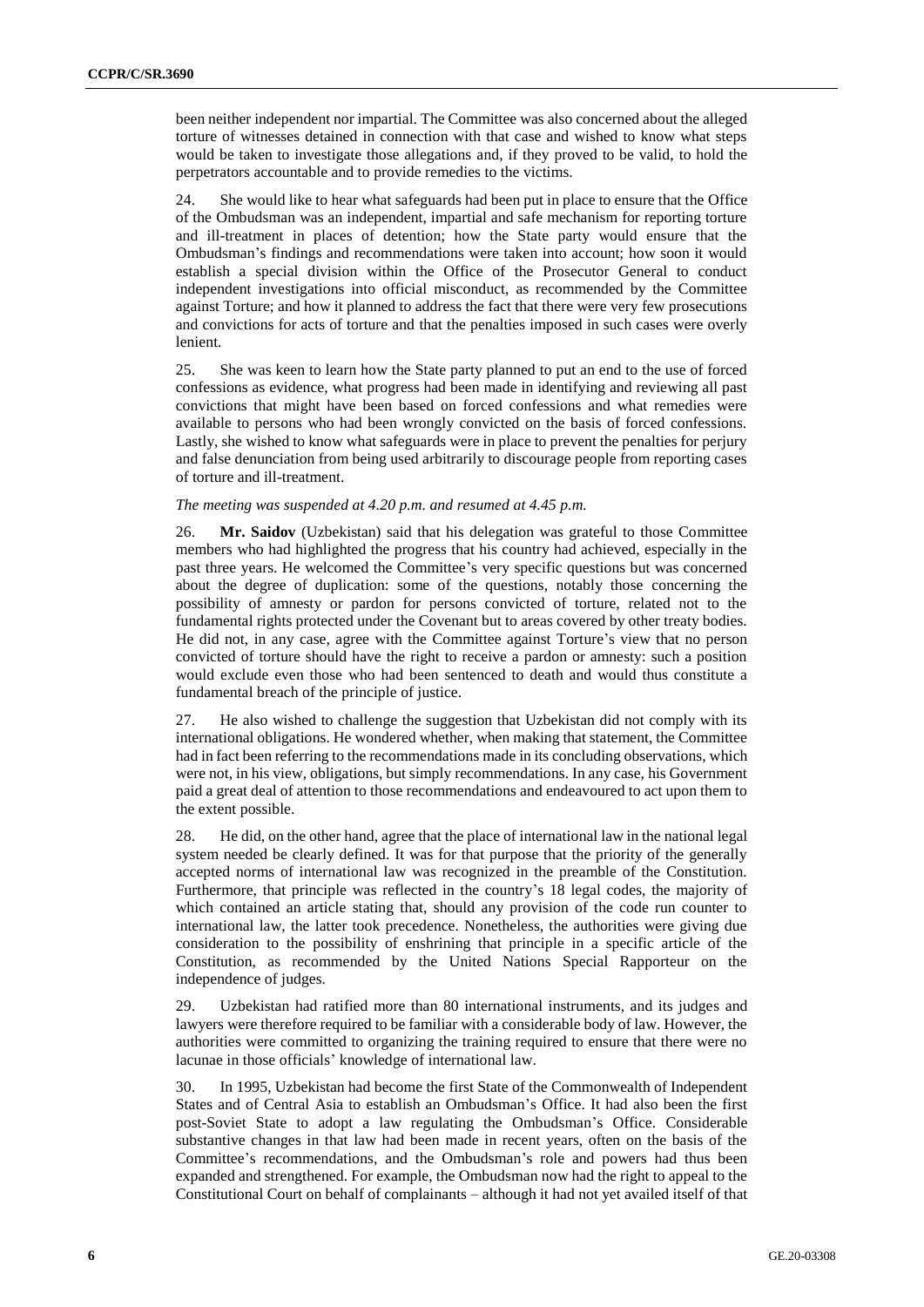right – and also served as the country's national preventive mechanism. In the latter capacity, whether alone or in conjunction with NGOs and human rights defenders, it was empowered to conduct independent visits to any prison in the country. To support the effectiveness of those visits, mailboxes for inmates' complaints and comments that could be opened only by the Ombudsman had been placed in all detention facilities.

31. In order to ensure that it could effectively fulfil its duties, the Office had received substantially larger allocations of financial and human resources in recent years. An application for accreditation by the Global Alliance of National Human Rights Institutions (GANHRI) had been submitted, and the Government hoped to learn what status the Ombudsman's Office, as the country's national human rights institution, had been granted by the end of March 2020.

32. There were in fact three Ombudsmen currently serving in Uzbekistan. A deputy ombudsman with specific responsibility for children's affairs had been appointed to support the Parliamentary Ombudsman, who, along with the deputy, reported to the two chambers of parliament. There was also a Business Ombudsman who was responsible for defending entrepreneurial rights and who reported directly to the Office of the President.

33. **Mr. Lapasov** (Uzbekistan) said that all reforms undertaken in his country were designed to benefit the people of Uzbekistan. The Government's first priority was to serve its people, but it always took the Committee's recommendations into account. He wished to assure the Committee that representatives of the Ministry of Foreign Affairs, the Minister of the Interior and the Prosecution Service were engaged in a constructive, ongoing dialogue with ICRC that encompassed a broad spectrum of issues, including the possibility of the resumption of its prison visits. It was not clear why the visits had stopped, but no ban had been imposed by the Uzbek authorities. It would be better to ask ICRC to explain the reasons for its decision.

34. He would like to know what the source was of the reports that indicated there were thousands of individuals currently detained on politically motivated charges in Uzbekistan. In order to be able to respond appropriately, the delegation would need details, including names, of the thousand or more persons who were alleged to be political prisoners.

35. With regard to the reports of the use of forced labour in the country's prisons, it should be noted that the International Labour Organization (ILO) conventions on forced labour did not prohibit the use of labour in prisons and that, while persons who were sent to prison had rights, they also had responsibilities. It was important to note that prisoners did not have the freedom to choose what activities they did or did not wish to engage in: freedom of that kind would undermine the aims of imprisonment.

36. **Mr. Saidov** (Uzbekistan) said that, although it had been reported that Uzbekistan had called a halt to the ICRC programme of prison visits, in fact it had been the leadership of ICRC that had decided to suspend its visits. In his view, the decision had been a politically motivated attempt to undermine Uzbekistan's position in the run-up to its universal periodic review before the United Nations Human Rights Council. It was important to note that ICRC representatives had violated the principle of confidentiality of prison visits on several occasions and that, after that issue had been raised with its representatives, ICRC had appointed a lawyer. Since that time, all communications on the matter had been channelled through third parties, including treaty bodies. If ICRC could explain precisely why it had suspended its visiting programme, the Uzbek authorities would be able to respond.

37. At the same time, he wished to highlight the fact that prison visits were just one element of the ICRC programme of activities in Uzbekistan. ICRC continued to assist the Uzbek authorities in other areas, notably in promoting a greater familiarity with international humanitarian law within the defence forces and in academic circles. That assistance was highly appreciated, and it was regrettable that, in the context of the present periodic review, the focus was solely on prison visits.

38. **Mr. Tashpulatov** (Uzbekistan) said that, in the past 18 years, the country's prison population had shrunk by over 50 per cent. Overcrowding was thus a thing of the past and the country's prisons had one of the lowest occupancy rates in the world. All inmates received three hot meals a day, round-the-clock medical assistance was available in all detention centres and medical facilities were fitted with state-of-the-art equipment. Since 2014, inmates who had contracted tuberculosis had been transferred to a dedicated medical facility in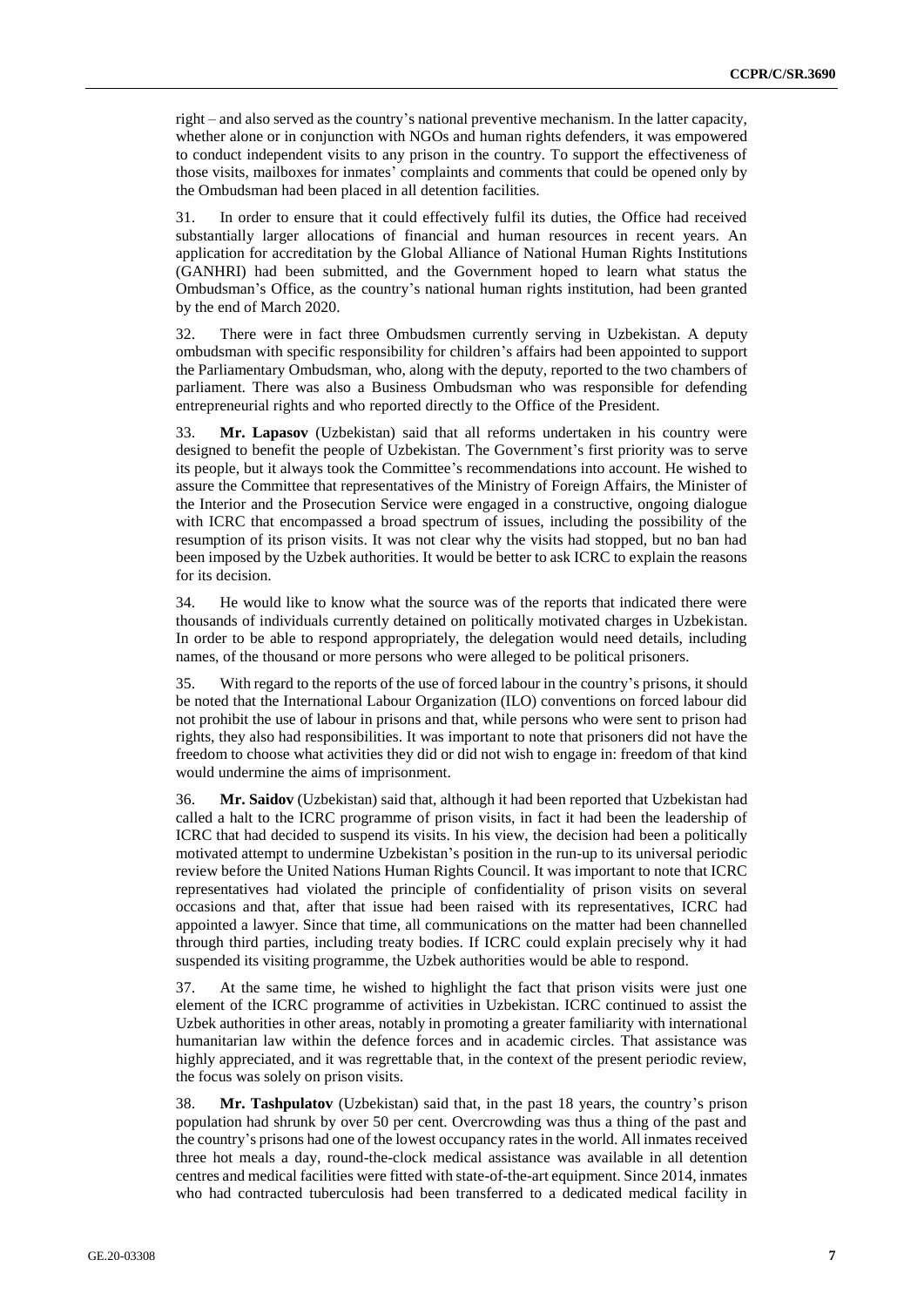Buxoro Province where treatment was provided in line with World Health Organization (WHO) recommendations. The number of persons requiring treatment had fallen by between 30 and 40 per cent each year.

39. The Ombudsman's Office, diplomatic missions, missions of international organizations, media organizations and members of the public all had a role in the oversight of the prison system. Individuals could make complaints about any correctional facility via a confidential telephone hotline or via legal help desks created for that purpose, while prisoners could submit complaints in confidential mailboxes to which only the Parliamentary Ombudsman had access. All complaints were investigated and, in total, 162 prison officers had been disciplined and 15 had been dismissed. No violent deaths in prison had been recorded since 2017.

40. **Mr. Saidov** (Uzbekistan) said that, contrary to the reports referred to by the Committee, NGOs had not been banned from visiting the country's prisons and had in fact continued to do so, as had the national preventive mechanism. While, in the Soviet era, prisons had been one of the most closed parts of Uzbek society, the prison system was now open and transparent. The reduction in the prison population had been achieved by decriminalizing many former offences and reclassifying them as administrative infractions, introducing a reconciliation mechanism under which the court would not pursue a case if the parties were able to reach an agreement and making more extensive use of non-custodial measures, as a result of which over 200,000 people had been spared a prison sentence in the past 10 years. In addition, stronger community-based support for newly released persons, including assistance with finding work, had contributed to a sharp drop in the recidivism rate. As a result of those specific measures, and at a time when certain developed countries in Europe were struggling to accommodate their prison population, some facilities in Uzbekistan, including a facility for young offenders, had occupancy rates of less than 25 per cent. Those and other indicators attested to the success of the country's prison reforms.

41. **Ms. Ataniyazova** (Uzbekistan) said that, in a context where human rights were in the spotlight, increased rights and opportunities for women were a priority of State policy. In 2019, two new laws on women's rights had been adopted: a law on gender equality, entitled the Act on Guarantees of Equal Rights and Opportunities for Women and Men, and a law to protect women against all forms of harassment and intimidation at work, in education and in family relations, entitled the Act on the Protection of Women from Harassment and Violence. In the future, all legal texts would be examined to ensure that they reflected the principle of gender equality, and any imbalances or shortcomings in that respect would be rectified. In addition, the parliament had established a standing committee on gender equality, as noted earlier.

42. For the first time in the country's history, the Chairperson of the Senate was a woman, and several women now held prominent positions in the education sector. A female mayor had been elected in Buxoro Province for the first time. Women traditionally enjoyed a high status in the education and health-care sectors, and a legal framework for job creation and protection for women had been established. In a recent address to the Oliy Majlis, the President had identified women's employment and housing as priorities for 2020, and a plan had been drawn up to allocate free housing to 1,500 women from low-income households.

43. The Government was also taking steps to provide childcare, with the goal being to extend coverage to 65 per cent of children between the ages of 3 and 7 years. Uzbekistan now had 11,600 nurseries, the number having increased by 45 per cent in the previous two years. In the education system, Uzbekistan had 21 special schools for children with disabilities that were attended by over 20,000 students, while some 13,000 children with disabilities who were in need of long-term treatment received schooling at home. It was therefore clear that the law provided for the welfare of the neediest women and children, while the State worked with other actors, including NGOs, to ensure that the situation continued to improve. Members of the public were encouraged to draw attention to social problems so that the authorities could discuss and tackle them.

44. Following the establishment of the Gender Equality Commission and the adoption of the Act on the Protection of Women from Harassment and Violence in 2019, gender equality committees had been created in each *mahalla* (local community association) to provide specialized assistance for families affected by violence and to organize training courses and information workshops, among other functions. Working along the same lines, Ministry of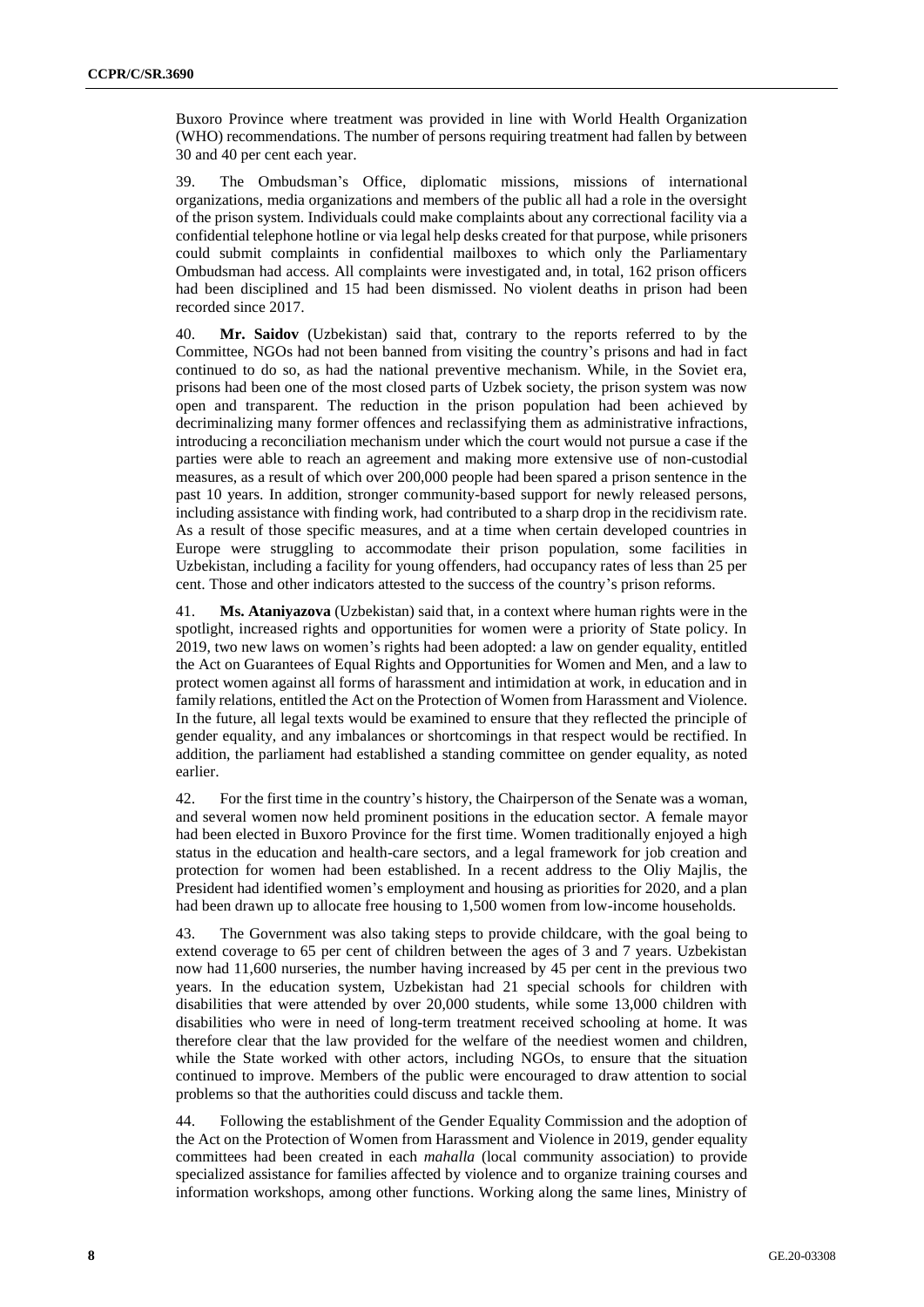the Interior officials had held meetings with 46,000 families in 2019. The State wished to discourage couples with children from divorcing and sometimes recommended that estranged couples reunite in the best interests of the child. Nevertheless, the State also recognized the need to hold people to account for domestic violence, and restraining orders were issued in domestic violence cases; in addition, perpetrators were ordered to cover the cost of their victim's physical and psychological treatment. The State also ran shelters that provided rehabilitation services, and women could file complaints of domestic and other forms of violence with those shelters. The Act on the Protection of Women from Harassment and Violence covered all forms of violence against women, not only violence in the home.

45. In 2019, the President had declared the construction and higher education sectors to be free from corruption. Higher education establishments, in particular, had made determined efforts to combat corruption, including by evaluating and improving their recruitment processes and ensuring that entrance examinations were transparent, democratic and fair. Surveys on corruption had been conducted in institutions of higher learning, and the senior managers of the 10 establishments identified as being the most corrupt had been removed from office. Public scrutiny in education was ensured by the presence of oversight mechanisms – composed of parents, beneficiaries and other stakeholders – in all educational establishments.

46. **Mr. Saidov** (Uzbekistan) said that his Government had indeed identified corruption as a priority issue. The first law adopted by the new President had been the Anti-Corruption Act, which formed part of a national legal framework for combating the problem. Uzbekistan had ratified the United Nations Convention against Corruption and was working closely with the Organization for Economic Cooperation and Development (OECD) to address this issue. Both chambers of the Oliy Majlis had special committees that focused on combating corruption.

47. Women tended to enjoy a very high status in Uzbek society. The figures for women's representation in parliament had risen steeply in recent years and were even higher in other areas of government. Moreover, the Government and international partners were developing a strategy for achieving gender equality, and the draft of that strategy was under discussion. On the subject of marital rape, it should be noted that when a victim of rape was a close relative of the perpetrator, that was categorized in the Criminal Code as an aggravating circumstance.

48. While it was true that some countries had adopted a comprehensive antidiscrimination law, others, including Uzbekistan, had opted to incorporate the principle of non-discrimination into a number of different laws and regulations. In Uzbekistan, gender equality was enshrined in the Constitution, the Labour Code and other laws, and there was no need to adopt a separate anti-discrimination law.

49. **Mr. Ubaydullaev** (Uzbekistan) said that the events of 2005 in Andijon, in which 186 people had died, had been brought about by terrorist actions that had led to loss of life and caused significant damage to public and private property. Subsequent hearings had established the guilt of the persons accused of instigating those events. In 2007, the European Union delegation that had visited Andijon had interviewed all the witnesses, reviewed the investigation that had been conducted and concluded that a serious terrorist attack had taken place and that an international investigation was unnecessary.

50. Uzbekistan had no laws restricting the employment or health care of members of the lesbian, gay, bisexual, transgender and intersex (LGBTI) community. Although that lifestyle was not approved by Islam and was not in keeping with the Uzbek mindset, no radical measures had been taken against persons belonging to that community. The proposal to decriminalize same-sex relations by repealing article 120 of the Criminal Code had met with strong public opposition, and not only from Muslims. Given the specific religious and cultural context in Uzbekistan, the issue needed to be thoroughly discussed by civil society before any decision was taken.

51. **Ms. Sancin** said that she wished to know whether the State party planned to introduce corruption offences into the Criminal Code as part of its proposed reform and how far the reform process had advanced. She wondered why the public perception of corruption was increasing, despite the institutional and legislative efforts made to combat it, and what measures might be taken to counter that trend. Considering that the scarcity of information on prosecutions and convictions in corruption cases might be a contributing factor, she would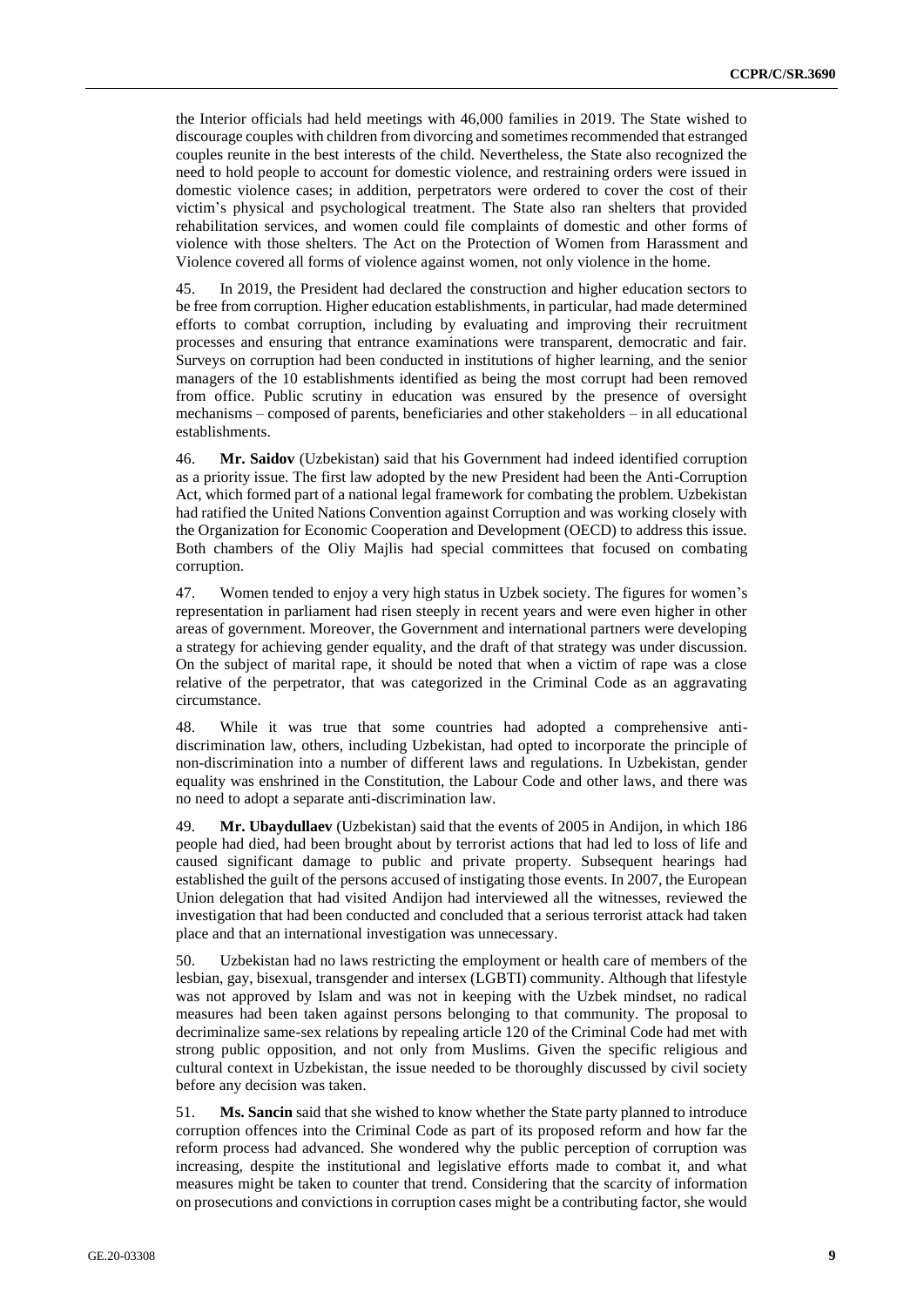be interested to learn about the outcomes of the criminal proceedings brought against highlevel officials accused of corruption.

52. **Mr. Bulkan** said that the Committee understood that the achievement of gender equality was a gradual process and that the State party had made some positive changes in that connection. Nevertheless, he was concerned that women remained severely underrepresented in the judiciary, in public administration as a whole, in local government and in senior positions in the private sector. He wished to invite the delegation to comment on that situation and to indicate whether the new Gender Equality Commission had launched any initiatives to boost women's representation in decision-making roles. While he took note of the measures taken to prevent violence against women, he was concerned that the Act on the Protection of Women from Harassment and Violence lacked both detailed provisions on accountability and on sanctions and robust enforcement mechanisms. Moreover, it appeared from the Committee's research that only 2 of the planned 165 specialized rehabilitation centres were operational. Therefore, he wished to know if the Government was working to set up crisis centres for victims of domestic violence in every region and, if so, what progress had been made towards that goal.

53. On the question of lesbian, gay, bisexual and transgender (LGBT) rights, he wished to point out that, regardless of any individual's or group's religious beliefs, the Covenant prohibited all forms of discrimination and that the delegation had publicly affirmed the State party's commitment to meeting its obligations under the Covenant and other human rights treaties. In that sense, it would be useful to know whether civil society was participating in the expert groups that had been set up to discuss the decriminalization of sexual acts between men. Lastly, given reports that members of the LGBT community had been the target of severe violence, including beatings and murders, as well as discrimination, harassment and extortion allegedly committed by law enforcement officials, he would like to know what measures the State party was taking to protect the LGBT community.

54. **Ms. Pazartzis** said that she was particularly interested to know how the Counter-Extremism Act of 2018 was being applied in practice, given that the Organization for Security and Cooperation in Europe had reviewed it and had voiced concerns about the vagueness of its legal definition of extremism. She would also appreciate an indication of whether the State party envisaged the amendment or repeal of article 221 of the Criminal Code.

55. **Mr. Ben Achour**, noting that the delegation had cited Islamic tradition in support of its stance on LGBT rights, said that, as a Muslim himself, he wished to know why Uzbekistan had decided to adhere to the most extreme views on the subject, which in fact were not shared by all Islamic countries. For example, the Court of Cassation in Tunisia – that country's highest court – had recently recognized the freedom of association of an LGBT organization that had been prosecuted by the Government, a ruling that made clear that LGBT rights were not contrary to the country's Constitution or laws, or against Islam. The difficulty in recognizing those rights should not be exaggerated: it was simply a case of allowing a minority to express itself, followed by the decriminalization of consensual same-sex relations between adults. The Committee was not asking the State party to allow same-sex marriage.

56. The Committee welcomed the delegation's statement regarding conditions of detention and the availability of medical care. However, given that national and international NGOs had provided information suggesting that conditions were unsanitary and the food poor, he wished to know whether any such organizations had conducted visits to prisons and subsequently published documents confirming that conditions were decent.

57. Lastly, regarding the legal force of the Committee's recommendations, he recalled that States regarded the advisory opinions of the International Court of Justice as expressions of the rule of law and normally chose to apply them. Similarly, the Committee's recommendations basically defined the rule of law within the framework of the Covenant. Therefore, if the Government of Uzbekistan was set on bringing its legislation into line with democratic and human rights standards, it ought to act upon those recommendations.

58. **Mr. Muhumuza** said that he did not believe that ICRC had a political agenda in relation to the State party; it was more likely that the organization had simply decided to adopt a cautious approach to ensure the safety of its staff. Regarding the question raised by the delegation concerning a duplication of work among various treaty bodies, he would like to point out that States were fully aware of the overlapping provisions of certain treaties when